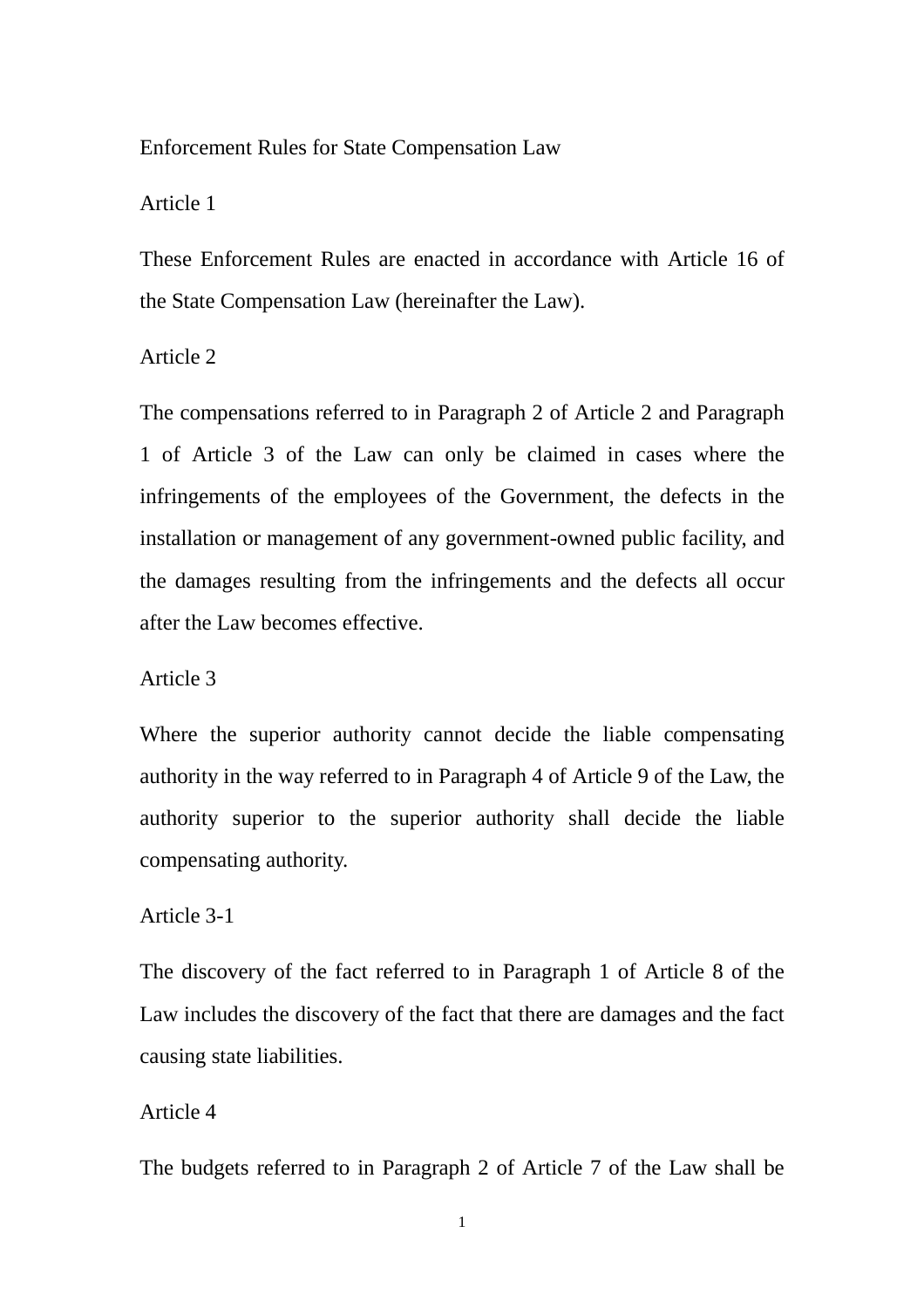compiled by the central government or local governments pursuant to the regulations governing the budgets.

Article 5

The claimant may request the liable compensating authority to compensate upon receiving the negotiation document, the document of juridical settlement or the final judgment.

The liable compensating authority shall pay in money or embark on restoring the prior condition within thirty days after receiving the request referred to in the preceding paragraph.

The necessary expenditure for the payment and restoring the prior condition referred to in the preceding paragraph shall be appropriated immediately by the budget-compiling government.

### Article 6

Upon receiving the payment or the restoration of the prior condition, the claimant shall sign a receipt or a document to prove the restoration of the prior condition.

### Article 7

The claimant may authorize an agent to negotiate with the liable compensating authority on behalf of him.

Where there are several claimants involved in a legal relation, one or several agents may be authorized among the claimant to negotiate with the liable compensating authority.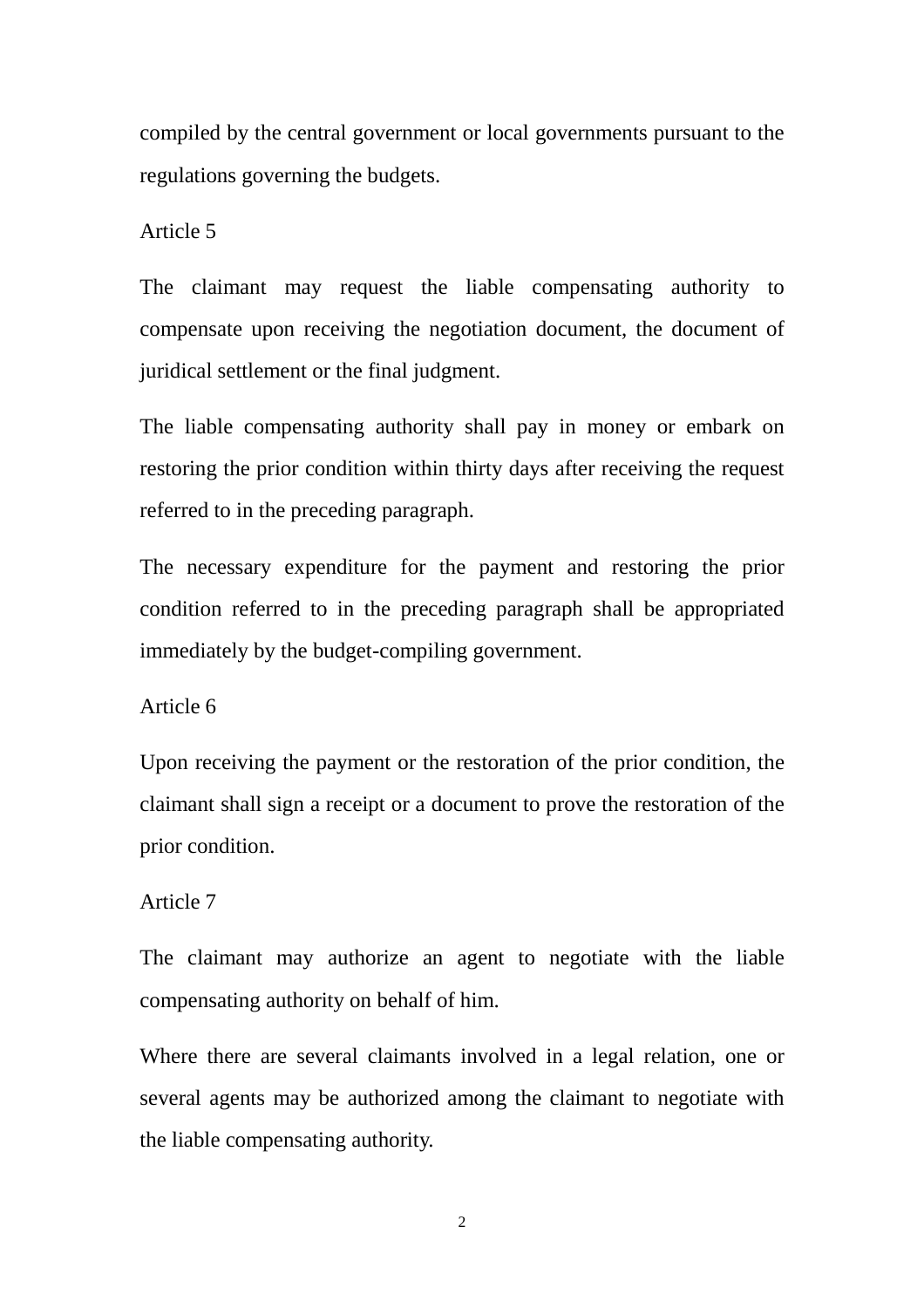The agents referred to in the preceding paragraphs shall present the authorization documents in the beginning of the negotiation.

Article 8

The agent is fully authorized with regard to the negotiaion, but special authorization is required regarding waiving the claim for the compensation, revoking the request for the compensation, receiving the payment and the restoration of the prior condition, and selecting agents.

Any limitation of the authorization shall be stated in the authorization document prescribed in the preceding article.

Article 9

Where there are two or more agents, each may act on behalf of the claimant independently.

Authorization in violation with the preceding paragraph has no effect on the liable compensating authority.

Article 10

Where the statement given by the agent is revoked or corrected immediately by the claimant who appears in the negotiation, the statement shall become void.

Article 11

A power of agency is not extinguished by reason of death of the claimant, the bankruptcy of the claimant, or as a result of the principal having been deprived of his disposing capacity. The same applies in the event of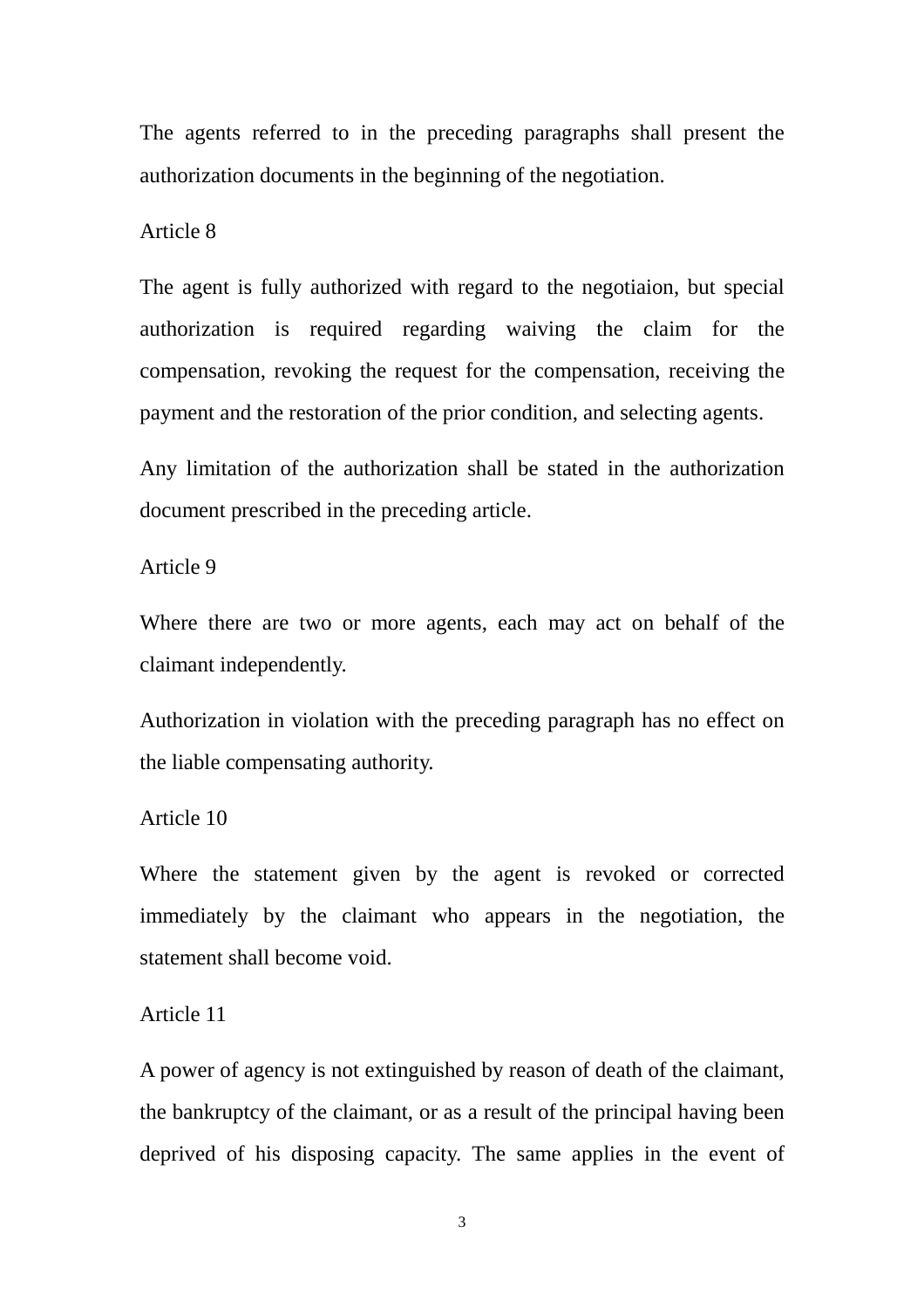change of the statutory agent.

Article 12

The dissolution of the authorization shall have no effect without the claimant's appearing to give opinions or giving the liable compensating authority a written notification thereof.

Article 13

Where the statutory agent acts in the negotiation on behalf of the claimant, the statutory agent shall prove his power in the beginning of the negotiation.

The provisions governing statutory agents in the Civil Code and other statutes are to be applied to the statutory agent prescribed in the preceding paragraph.

Article 14

Where the liable compensating authority considers the authorization deficient but amenable, the compensating authority shall assign a period for the amendment of the authorization. The period shall not be less than seven days. The liable compensating authority may permit the agent to process the negotiation within the period assigned; if the deficiency is not amended within the period, the negotiation shall have no effect.

Article 15

Where there are several liable compensating authorities involved in the same legal relation, the liable compensating authority being requested shall send a written notification to request other liable authorities to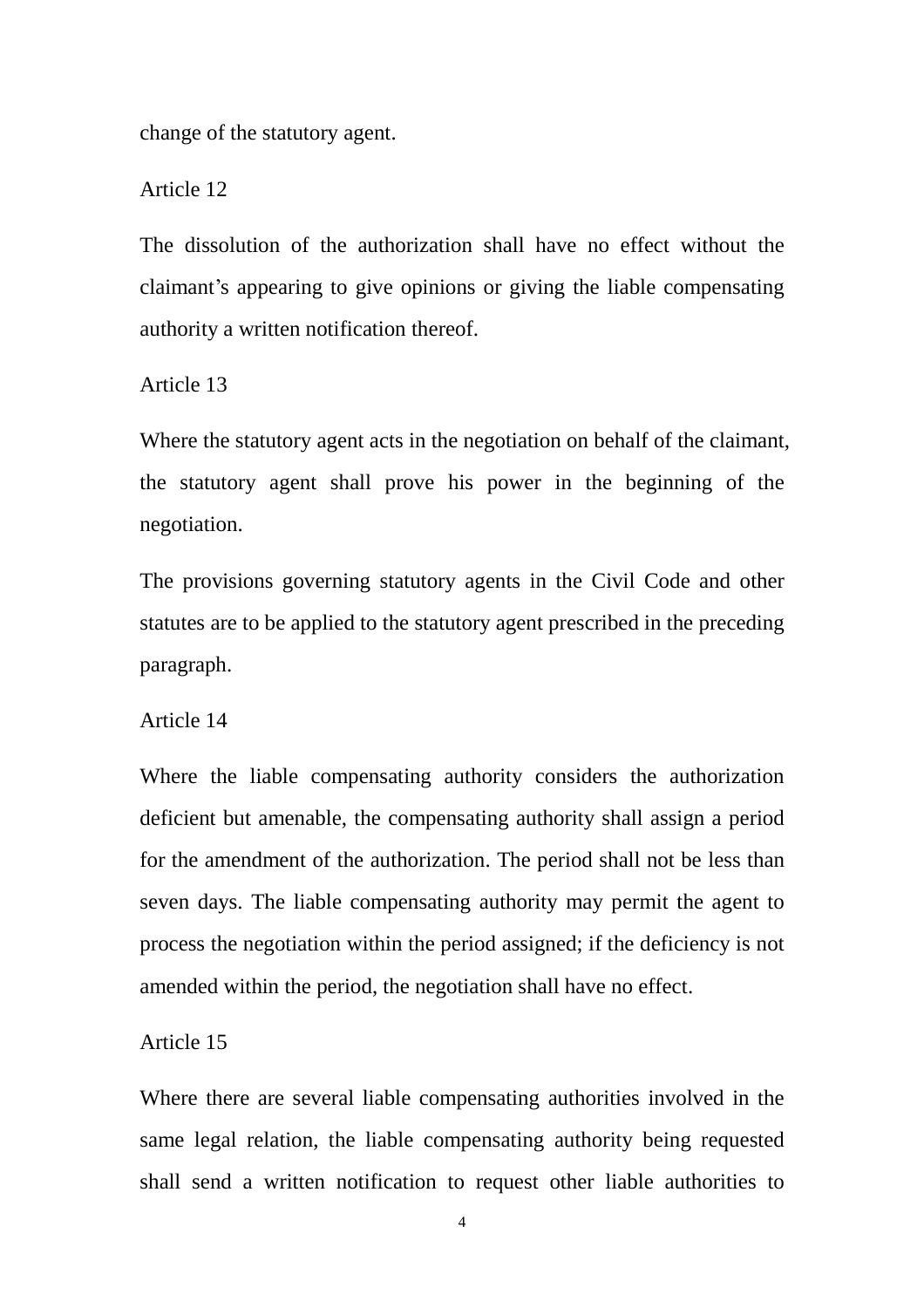participate in the negotiation.

If other liable authorities do not participate in the negotiation, the liable compensating authority being requested shall notify other authorities the result of the negotiation accordingly.

# Article 16

The liable compensating authority shall give a written notification to the employee of the Government, the individual or the organization mandated with the function of public office that is liable for the damage, or the person who is liable for the damage resulting from a defect in the installation or management of any government-owned public facility, requiring them to appear to give opinions on the date set for the negotiation.

### Article 17

In order to claim compensation, a written application with the signature of the claimant or the agent must be made to the liable compensating authority; the application shall include:

- 1. The claimant's name, gender, date of birth, place of birth, identification number, employment, and residence/domicile; where the claimant is a juridical person or an association, the name of the juridical person or the association, the principle office, the name, gender and residence/domicile of the representative.
- 2. Where there is an agent, the agent's name, gender, date of birth, place of birth, identification number, employment and residence/domicile.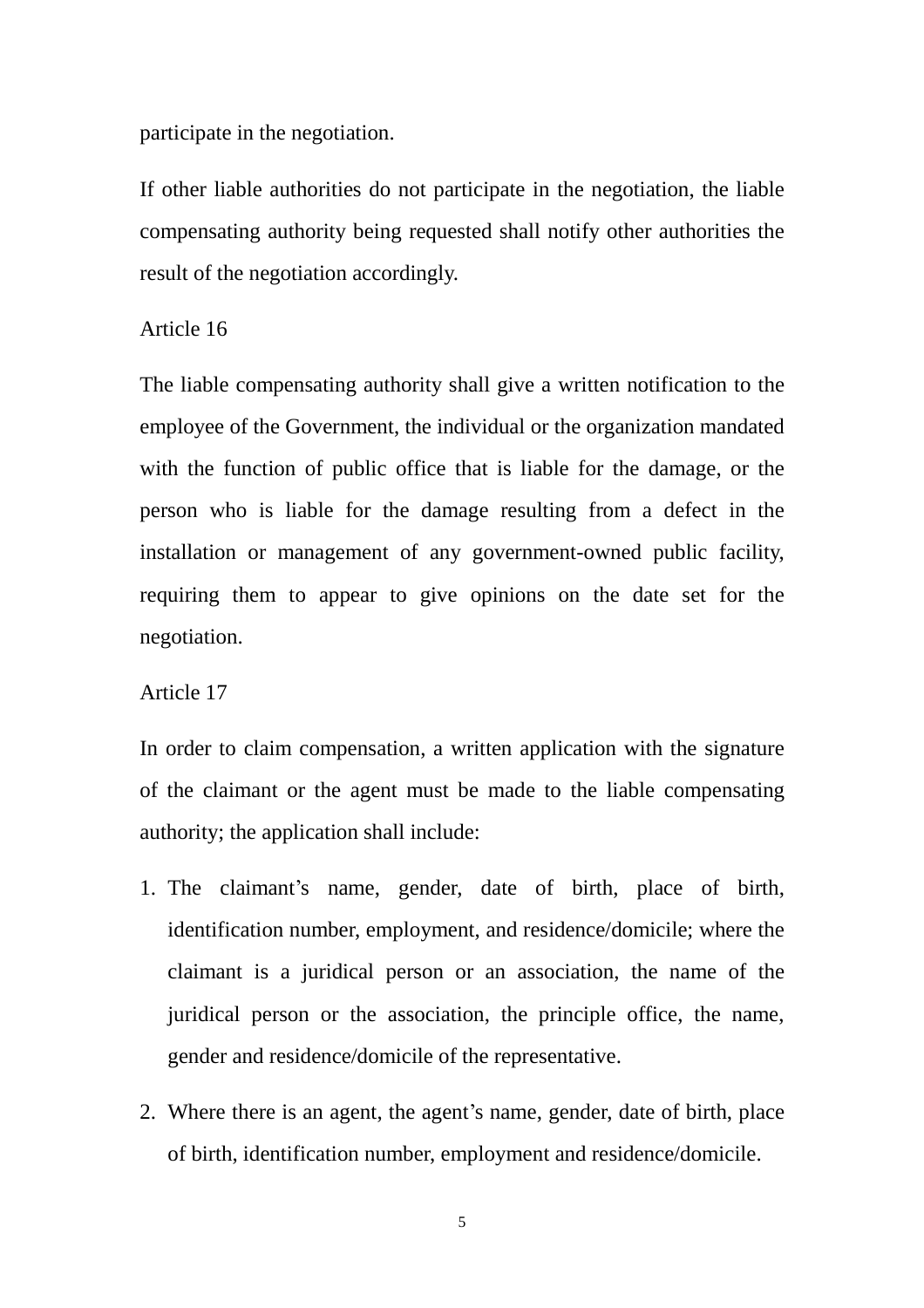- 3. The facts, reasons and evidence of the compensation claimed.
- 4. The amount of the payment or the prior condition needed to be restored.
- 5. The liable compensating authority.
- 6. The date

Where the application does not conform to the format prescribed in the preceding paragraph, the liable compensating authority shall immediately notify the claimant or the agent to amend the application within a period of time.

### Article 18

Where there are several liable compensating authorities, the claimant may request one or several or all of them, simultaneously or successively, for part or all of the compensation.

Where the claimant request the liable compensating authorities, simultaneously or successively, for part or all of the compensation in the preceding paragraph, the claimant shall state the amount of payment or the content of restoring the prior condition for which he requests other liable compensating authorities.

#### Article 19

Where the liable compensating authority considers it not the liable authority, it may refuse to compensate without negotiation; the liable compensating shall refuse in writing, stating therein the reasons of the repudiation within thirty days from the date eceiving the application and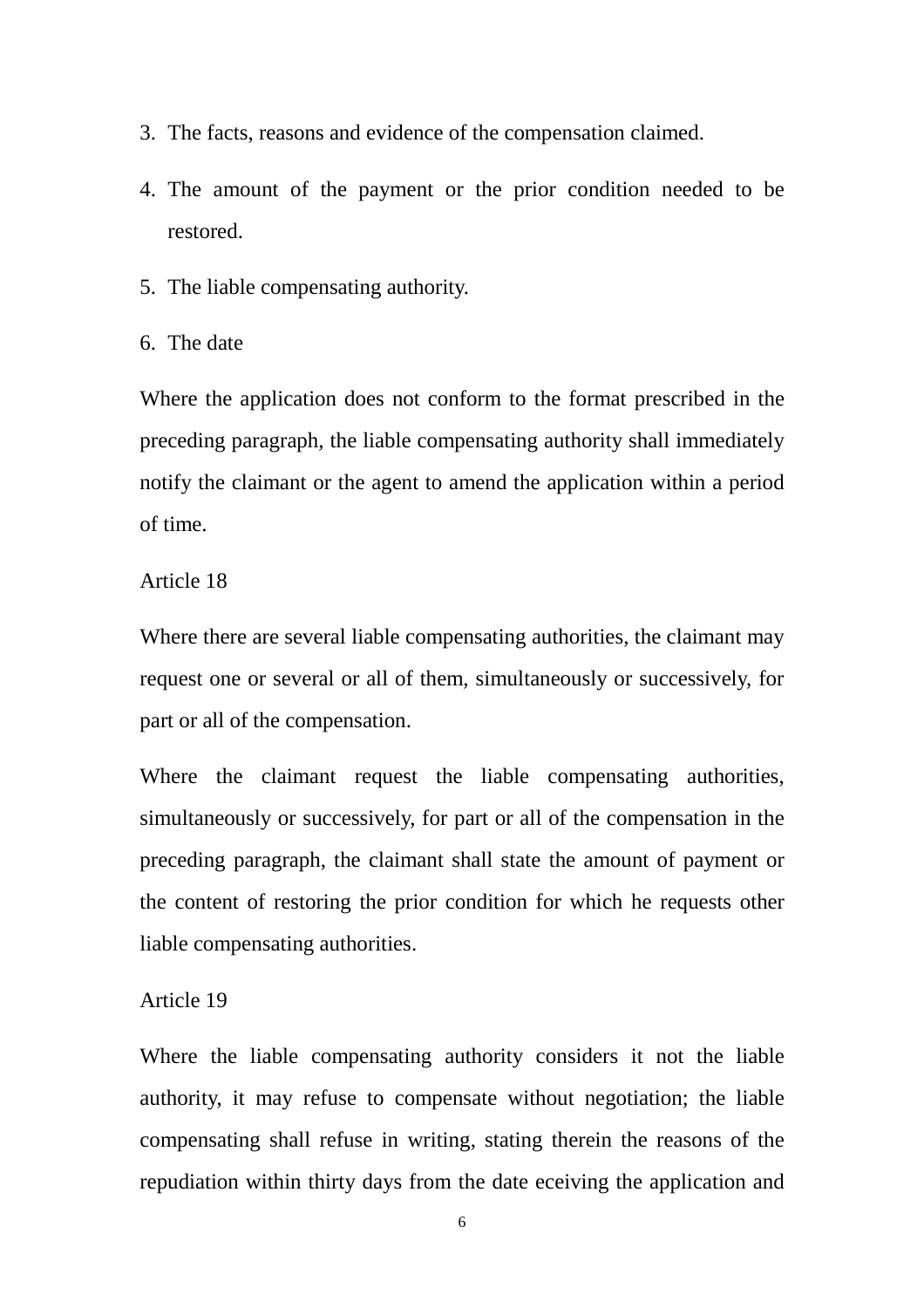notify relevant authorities.

Article 20

The liable compensating authority shall collect evidences relating to the negotiation before the negotiation starts.

Article 21

The notification of the first negotiation made by the liable compensating authority shall be served upon the claimant five days prior to the negotiation.

The date of the first negotiation set in the preceding notification shall be the date on which the negotiation begins.

Article 22

The liable compensating authority may ask experts to give opinions depending on the nature of the compensation; these experts shall be paid for the traveling and attendance.

Where the expenditure of the compensation payment and restoring the prior conditions exceeds a certain amount, the prosecutorial organization with jurisdiction may appoint prosecutors to give legal opinions.

The amount of the expenditure referred to in the preceding paragraph shall be decided by the Ministry of Justice and approved by the Executive Yuan.

## Article 23

The liable compensating authority shall appoint its employees to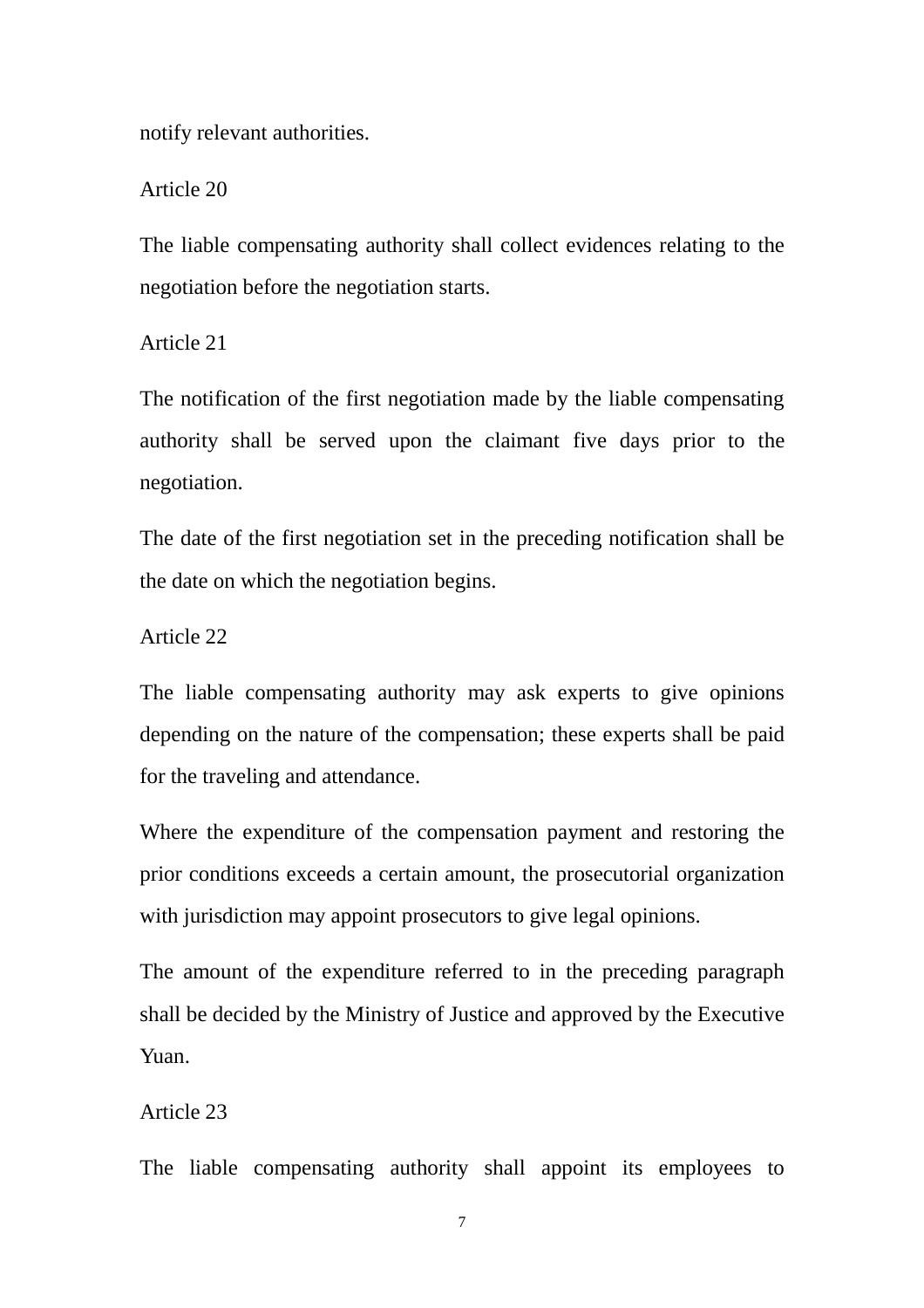document the negotiation which shall include:

- 1. The place and the date of the negotiation
- 2. Those who appear, including the claimant, the agent, the representative or the agent of the liable compensating authority, the people prescribed in Article 15, 16 and 22.
- 3. The case number and the cause of the negotiation
- 4. The amount of the payment and the content of restoring the prior conditions requested; the statement regarding the facts and reasons of the compensation
- 5. Opinions of the liable compensating authority
- 6. Opinions of the people prescribed in Article 15, 16 and 22
- 7. Other important matters
- 8. The result of the negotiation

The people described in Subparagraph 2 of the preceding paragraph shall sign at the end of the negotiation document.

## Article 24

The liable compensating authority may decide the amount of the payment within a certain amount of money.

The certain amount of money referred to in the preceding shall be decided by the Executive Yuan where the liable compensating authority belongs to the central or provincial government; by the county (city) government where the liable compensating authority belongs to the county (city)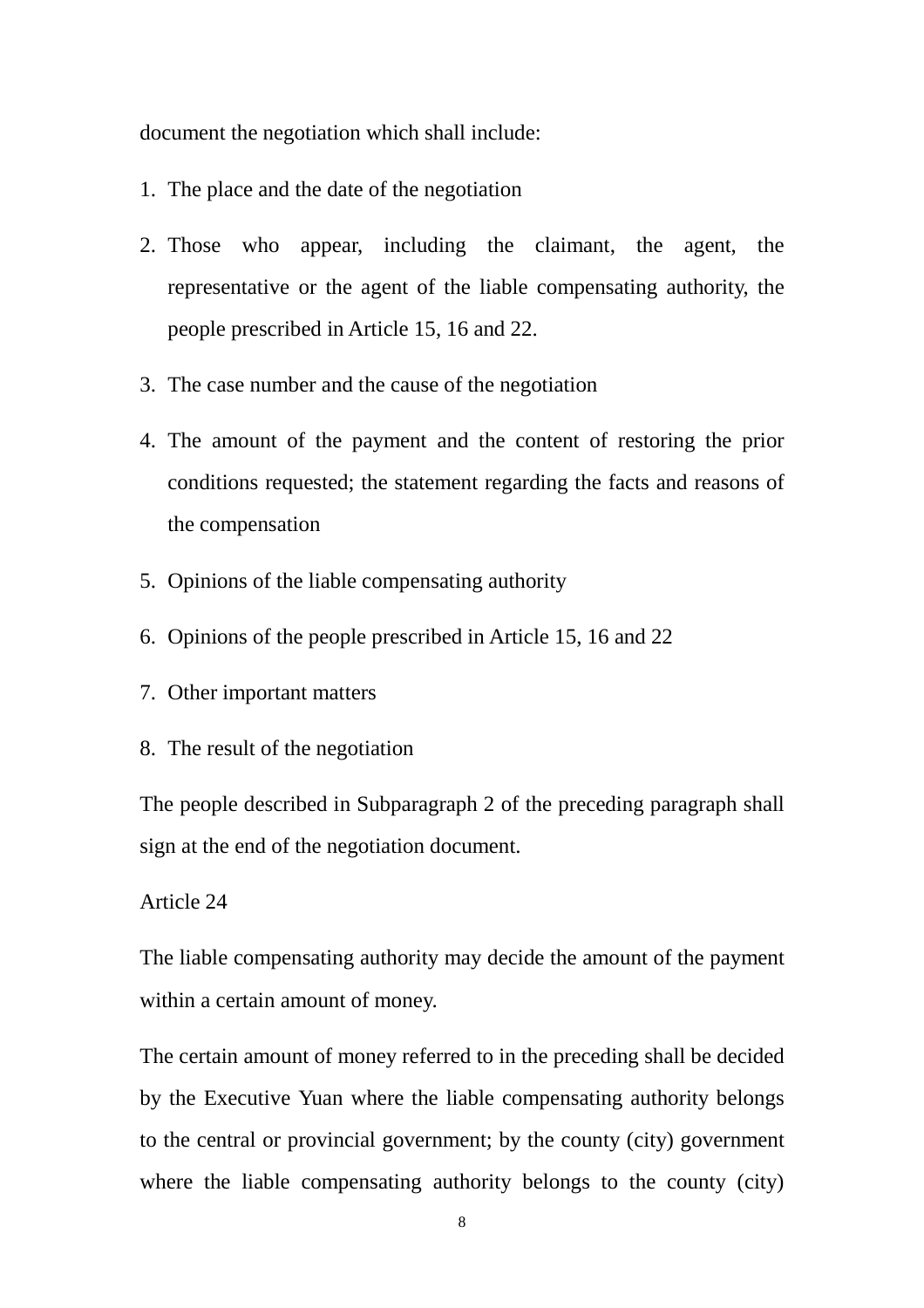government or its lower government; by the municipal government where the liable compensating authority belongs to the municipal government.

Article 25

Where the liable compensating authority considers that the amount of payment exceeds the certain amount referred to in the preceding article, it shall be approved by its superior authority.

Where the amount of payment in the preceding paragraph exceeds the amount which the superior authority is permit to decide within its power as prescribed in the preceding article, it shall be approved by the authority superior to the superior authority.

The authority which has the power to approve shall decide the amount of payment within 15 days from the date receiving the request for approving.

Article 26

Where the negotiation does not conclude within 60 days from the date the negotiation begins, the liable compensating shall on the claimant request give him a certificate to prove the failure of the negotiation.

If the claimant does not request the certificate as prescribed in the preceding paragraph, the claimant may request the liable compensating authority to resume the negation, but only for once.

Article 27

Concluded negotiation shall be documented in written form with the signature of the claimant or the agent, the signature of the representative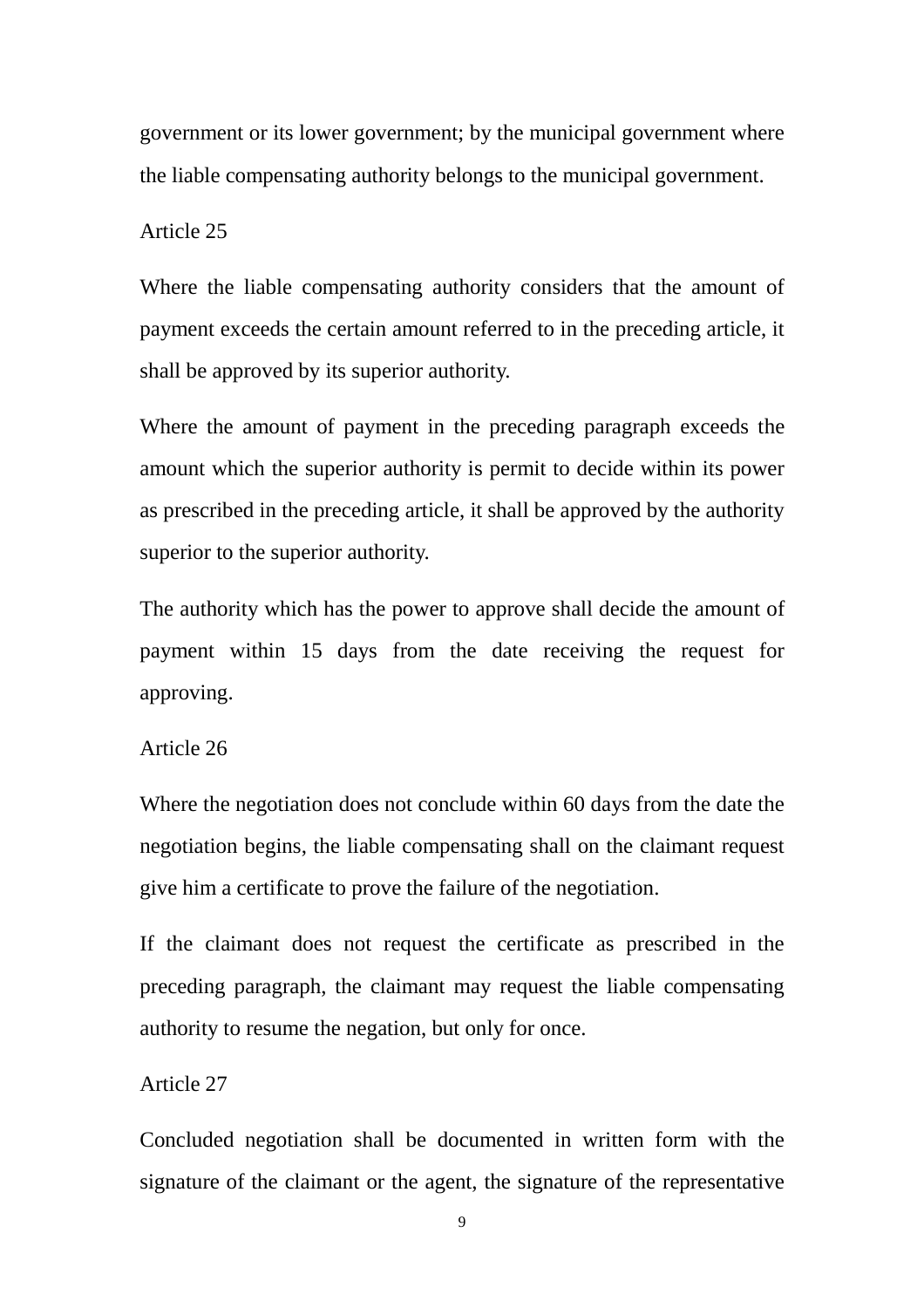or the agent of the liable compensating authority and the seal of the liable compensating authority. The negotiation document shall state the following:

- 1. The claimant's name, gender, date of birth, place of birth, identification number, employment, and residence/domicile; where the claimant is a juridical person or an association, the name of the juridical person or the association, the principle office, the name, gender and residence/domicile of the representative.
- 2. Where there is an agent, the agent's name, gender, date of birth, place of birth, identification number, employment and residence/domicile.
- 3. The title and the residence of the liable compensating authority.
- 4. The case number and the cause of the negotiation
- 5. The amount of the payment or the prior condition needed to be restored.
- 6. Where the claimant would waive his right to claim other compensations on the basis of the same legal relation, the statement of the waiver of right
- 7. The date

The negotiation document referred to in the preceding paragraph shall be served upon the claimant by the liable compensating authority within ten days from the date the negotiation is concluded.

Article 28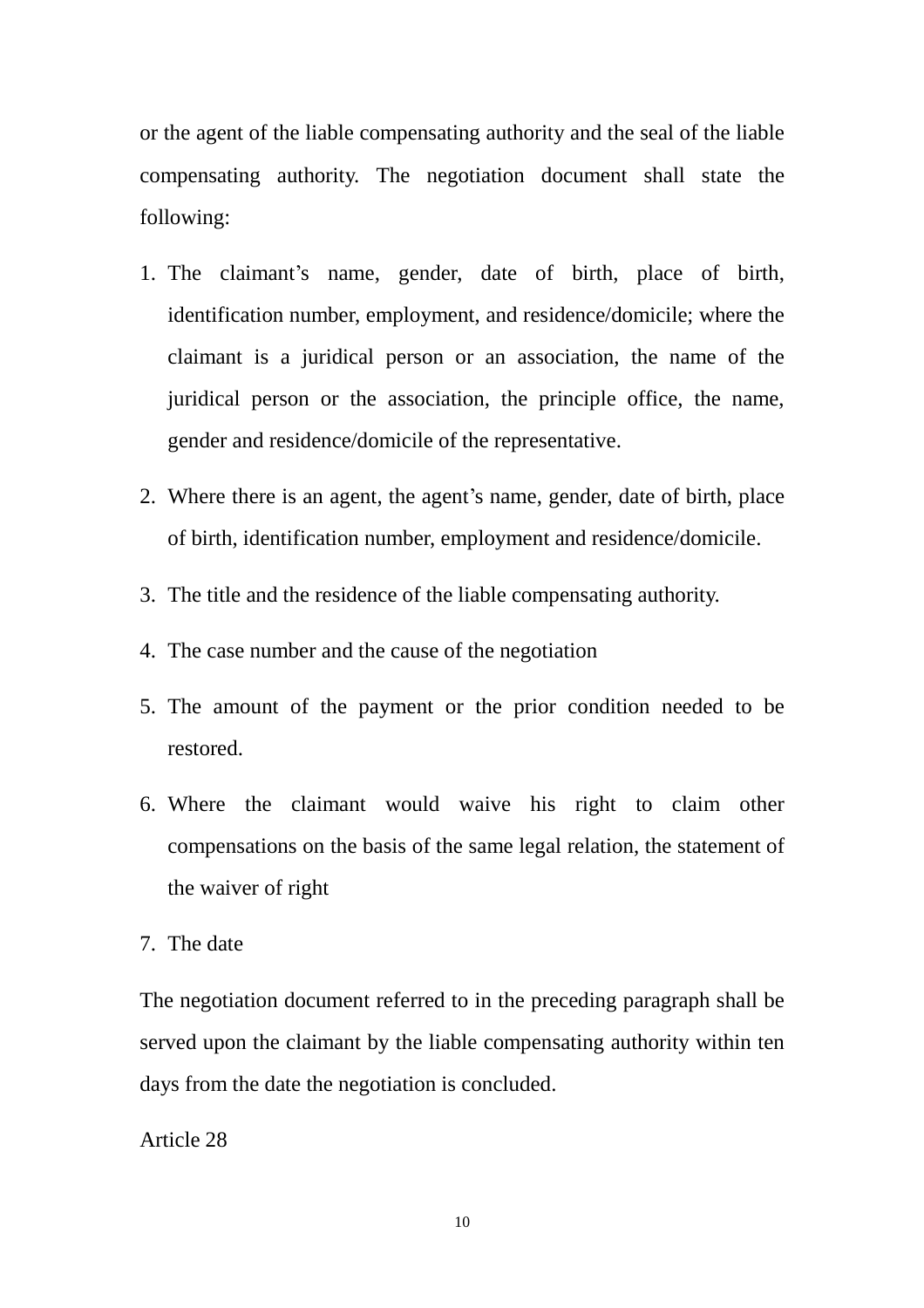The service of the negotiation document may be executed by the liable compensating authority or through the post office. The process server shall prepare a certificate of service for the purpose of proof.

Besides the preceding paragraph, the provisions regarding the process of service in the Code of Civil Procedure are to be applied to the service of the negotiation document.

Article 29

The date of the negotiation shall be assigned by the liable compensating authority.

Article 30

Unless the claimant consents or there are no other alternatives, the date of the negotiation shall not be assigned on Sundays, national holidays or any other holidays.

## Article 31

After the date of the negotiation is assigned, the liable compensating authority shall immediately prepare a notification and serve is upon the claimant; but a documented notification to the claimant's presence or a written statement by the claimant or the agent which states the claimant or the agent will appear on the date of the negotiation have the same effect as service.

### Article 32

The negotiation shall take place in the office of the liable compensating authority; if the liable compensating authority considers it is proper to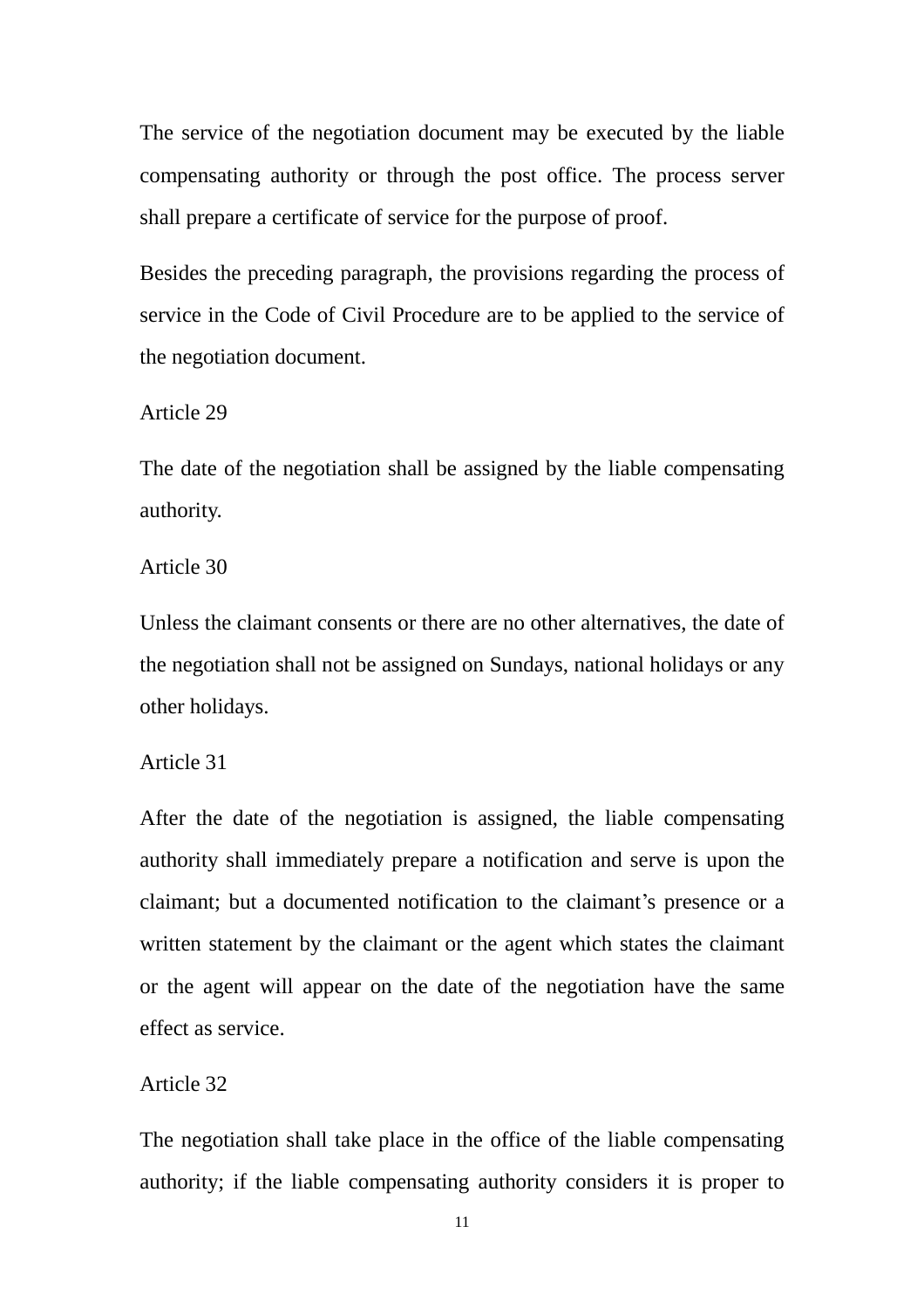process the negotiation in other places, it may take place in other places.

### Article 33

The liable compensating authority is entitled to change the date of the negotiation where there is a justification; the liable compensating authority may change the date of the negotiation upon request as well.

## Article 34

The calculation of the date and the period shall be governed by the relating provisions in the Civil Code.

### Article 35

Where the court issues an interim order to the liable compensating authority to pay medical or funeral expenses in accordance to Paragraph 2 of Article 11 of the Law, the liable compensating authority shall pay the expenses immediately upon receiving the interim order.

### Article 36

The medical or funeral expenses referred to in the preceding article shall be deducted from the amount of the payment of the compensation.

The claimant shall return the payment of the medical or funeral expenses referred to in the preceding article if any of the following conditions exists:

- 1. The negotiation does not conclude and the claimant does not request to resume the negotiation.
- 2. The negotiation does not conclude and the claimant does not bring a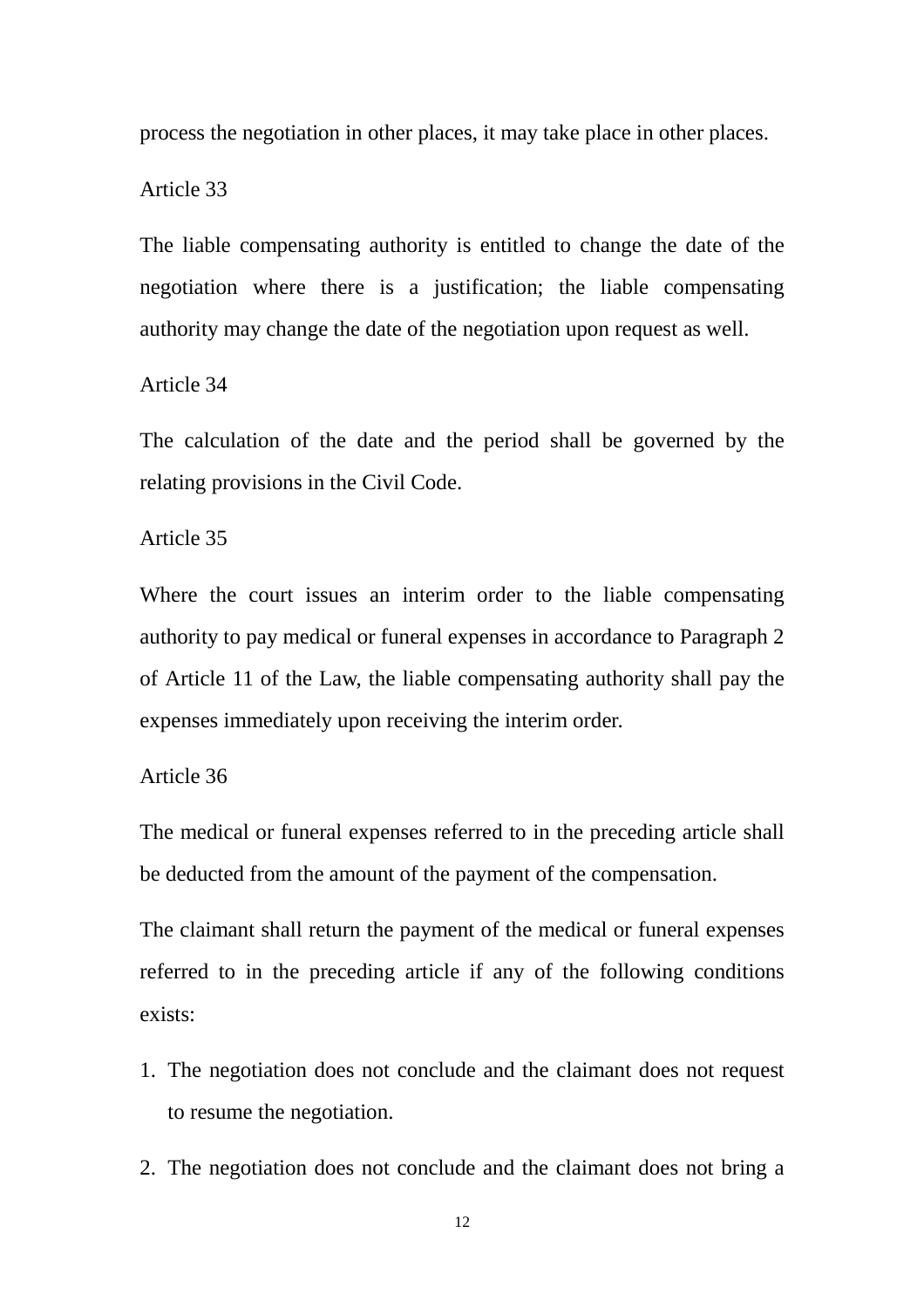suit for compensation.

- 3. The final judgment holds that the claimant loses the suit.
- 4. Where the medical and funeral expenses referred to in the preceding article exceed the amount of the payment decided in the negotiation, in the juridical settlement or the final judgment, the excess part shall be returned.

### Article 37

Where the claimant brings a suit because the liable compensating authority refuses to pay compensation or the negotiation cannot be concluded, the claimant shall present a certificate to prove the repudiation of the compensation or the fail of the negotiation while bringing the suit.

Where the claimant brings a suit because the liable compensating authority doe not initiate the negotiation or it refuses to give the certificate referred to in the preceding paragraph, the claimant shall present a certificate to prove his application for the negotiation or request for the certificates.

### Article 38

Where the claimant on the basis of the same legal relation requests negotiation with the liable compensating authority and brings a suit for compensation against the employee of the Government simultaneously or successively, the court shall suspend the suit against the employee of the Government until the negotiation concludes; where the claimant on the basis of the same legal relation brings suits for compensation against the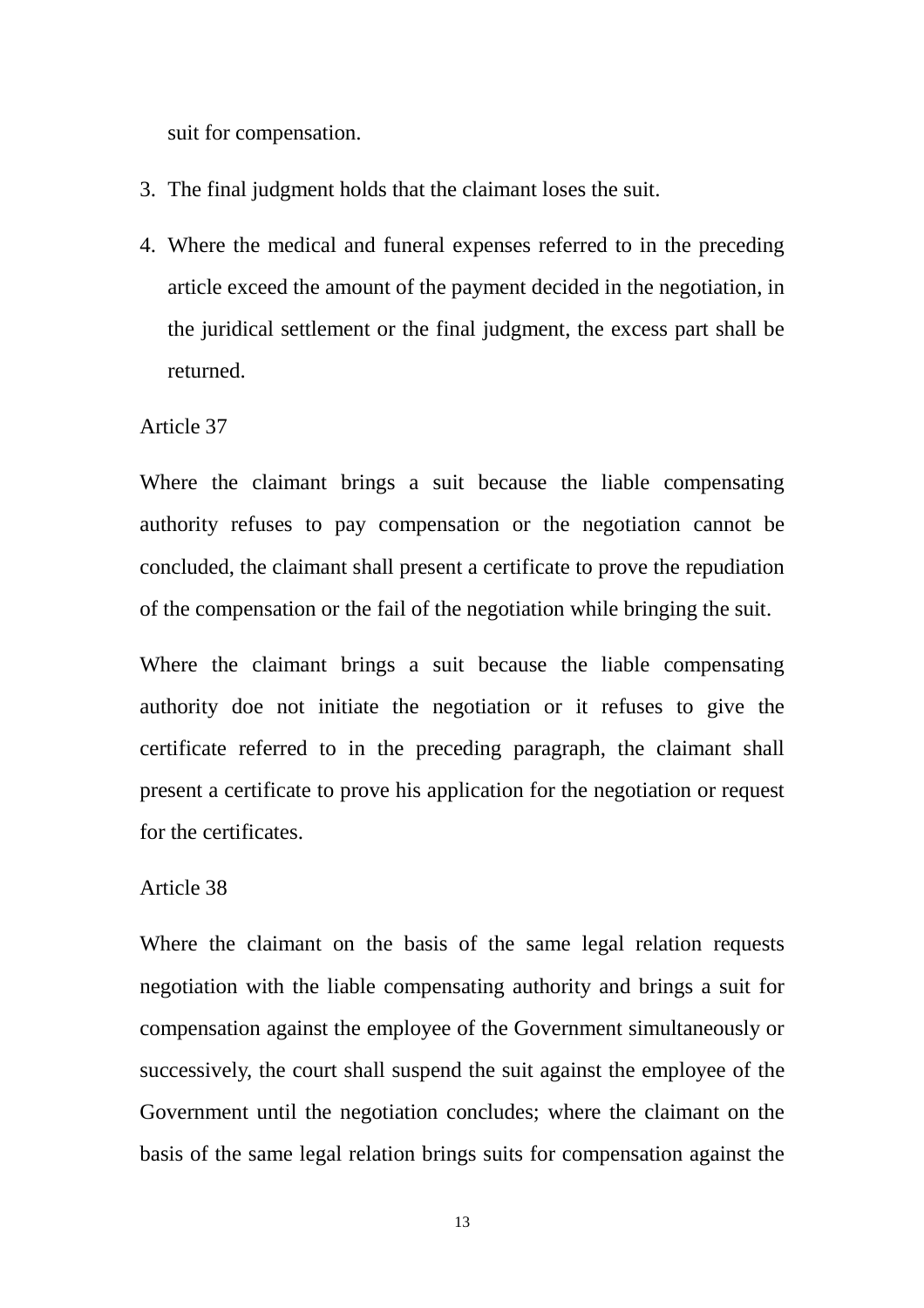liable compensation authority and the employee of the Government simultaneously or successively, the court shall suspend the suit against the employee of the Government until the suit against the liable compensating authority concludes.

### Article 39

The prosecutorial organization with jurisdiction, on the request of the liable compensating authority, may appoint prosecutors to give necessary help in the litigation.

#### Article 40

Where the claimant obtains the document for execution requesting the liable compensating to pay for the medical or funeral expenses, the liable compensating authority shall not refuse to compensate nor default on the compensation.

Where the liable compensating authority refuses to compensate or defaults on the compensation as referred in the preceding paragraph, the claimant may apply for execution.

### Article 41

The liable compensating authority shall decide the intent or gross negligence as referred to in Paragraph 3 of Article and Paragraph 2 of Article 4 of the Law with great prudence.

Before the liable compensating authority exercises its reimbursement right in accordance with Paragraph 3 of Article 2, Paragraph 2 of Article 3 and Paragraph 2 of Article 4, the liable compensating authority may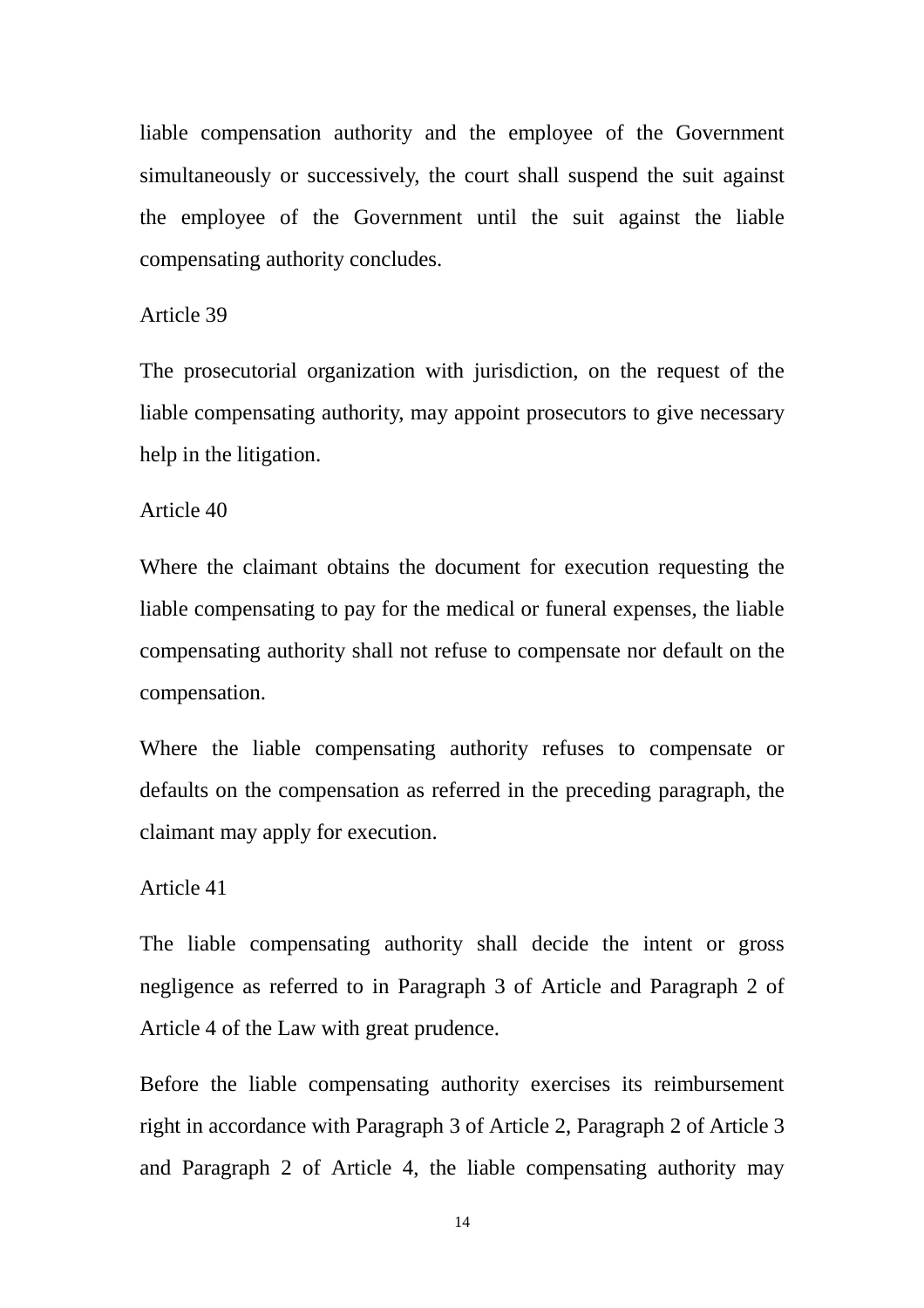check the assets of the individual or the organization for execution, and if necessary apply for prevent junction in accordance with relating laws.

Before the liable compensating authority exercise its reimbursement right in accordance with Paragraph 3 of Article 2, Paragraph 2 of Article 3 and Paragraph 2 of Article 4, the liable compensating authority shall first negotiate with the reimbursed individual or organization and permit the individual or the organization to pay by installment with mortgage.

If the negotiation referred to in the preceding paragraph fails, the liable compensating authority shall exercise the reimbursement rights in accordance with the litigation procedure.

Article 41-1

After the claimant brings a suit, the liable compensating shall in accordance with the provisions in the Code of Civil Procedure inform the individual and the organization referred to in Article 16 that they may participate in the suit while the suit processes.

Article 41-2

The liable compensating authority may process the juridical settlement within the amount referred to in Paragraph 2 of Article 24.

Where the liable compensating considers the amount of the payment exceeding the amount referred to in the preceding paragraph, the amount of the payment shall be approved by the superior authority prior to the juridical settlement.

Article 42